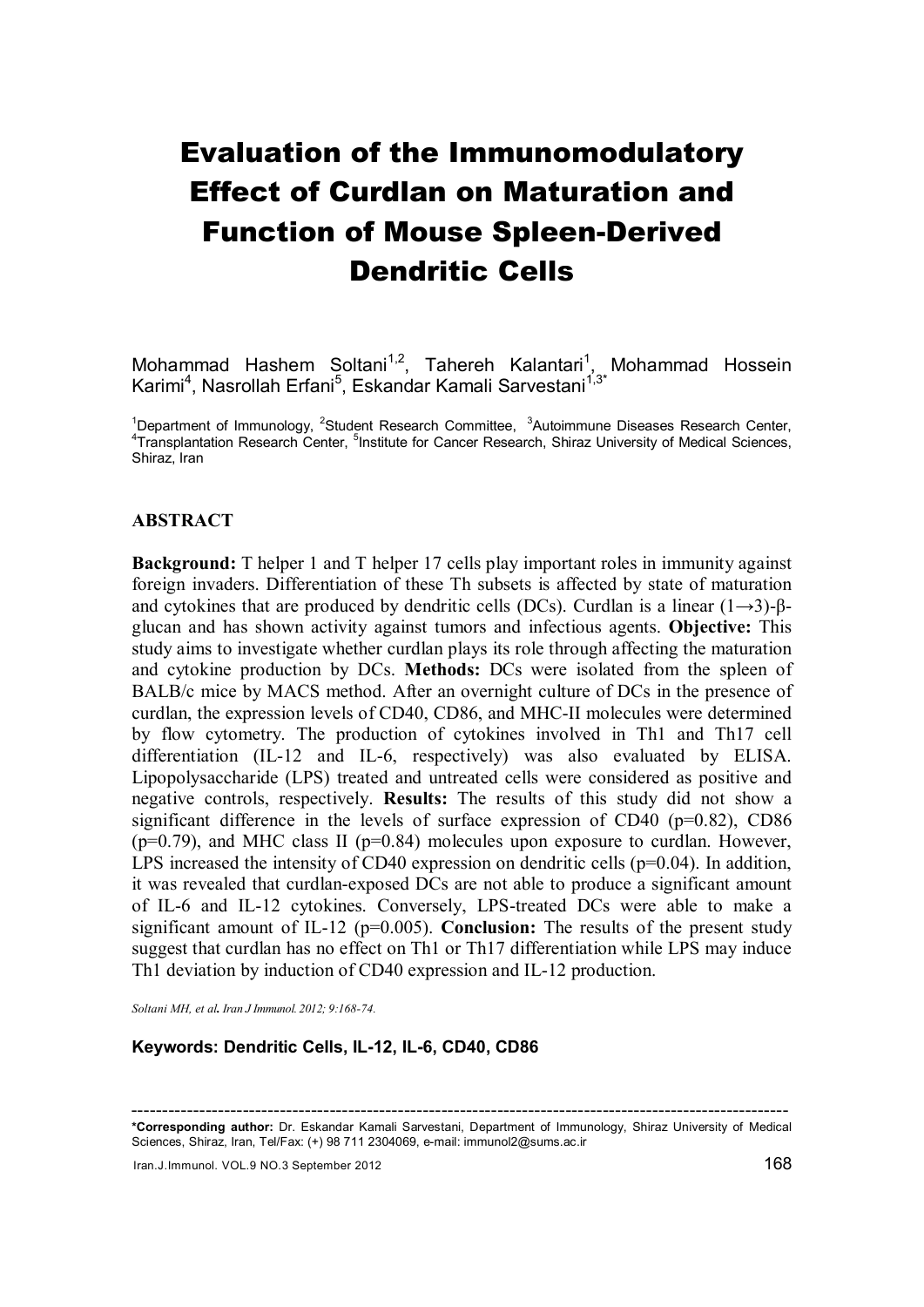#### INTRODUCTION

Curdlan is structurally the simplest β-1,3-D-glucan with no glycosyl side chains (1). This glucan is widely distributed in fungal cell walls, and higher plants. Safety of curdlan has widely been evaluated in both *in vitro* and *in vivo* studies. In addition, it has been approved as an inert dietary fiber for use in Korea, Taiwan, and Japan (2). It has also been registered in the United States as a food additive. Similar to other β-1,3 glucans, curdlan has both medical and pharmacological potentials. Moreover, curdlan has been believed to induce anti-coagulant, anti-bacterial, anti-fungal, anti-viral, and wound repair activities as well as the protection against radiation (3,4).

The cells of the innate immune system, such as dendritic cells (DCs), detect and respond to pathogens through the expression of pattern recognition receptors (PRRs), including Toll-like receptors (TLRs), Nod-like receptors, and Dectin-1(5,6). Dectin-1 is a type II transmembrane protein of C-type lectin family. Although it was originally identified as a DC-specific C-type lectin, Dectin-1 was also detected in macrophages and neutrophils as well as on a subset of B and T lymphocytes (7). This PRR binds to  $\beta$ -1,3-glucans, such as curdlan, on the cell wall of the fungi and some bacteria (8), thereby activating DCs (9). This activation results in the production of cytokines which eventually modulates the type of T cell responses and functions.

Through interaction with  $DCs$ ,  $CD4^+$  T cells can differentiate into a variety of effector and regulatory subsets, including classical Th1 and Th2 cells, regulatory T cells (Treg), and Th17 cells. It has been shown that the nature of the cytokines produced by DCs in response to various ligands determines the type of Th cell response. The differentiation of Th1 or Th17 cells is determined by exposing the T cells to IL-12 or transforming growth factor-β (TGF-β) + IL-6, respectively (10,11). These cytokines affect the newly primed CD4<sup>+</sup> T cells to induce the expression of the transcription factor T-bet which promotes Th1 responses (12) or RORγt, a transcription factor required for the differentiation of Th17 cells (13).

Activation of Dectin-1 by curdlan promotes signaling through the Syk kinase which leads to the production of reactive oxygen species and activation of MAP kinases, NFkB, and NFAT (14,15). It has been reported that immature bone marrow derived-DCs are able to be activated selectively via the Dectin-1/Syk pathway and acquire effector functions through up-regulation of co-stimulatory molecules, such as CD86, CD80, and CD40, and also production of TNF- $\alpha$ , IL-6, and IL-23 (16,17). These activated DCs can also prime and induce potent cytotoxic T-lymphocyte (CTL) responses (18,19). Recently, it has also been reported that DCs activated via Dectin-1 can change Treg cells into IL-17 producing cells (20).

Considering the effect of Dectin-1 on immature bone marrow derived-DCs (18) as well as its ability in induction of Th17 cells (20), the aim of the present study was to determine the effect of curdlan on maturation and the production of Th1- or Th17 deviating cytokines (IL-12 and IL-6, respectively) by spleen derived-DCs.

## MATERIALS AND METHODS

Animals. Eight to 10 week-old inbred female BALB/c mice were purchased from Pasteur Institute of Iran (Tehran, Iran). The mice were kept under conditions of hygiene, temperature, and humidity with 12 h light: 12 h darkness cycle. The authors of the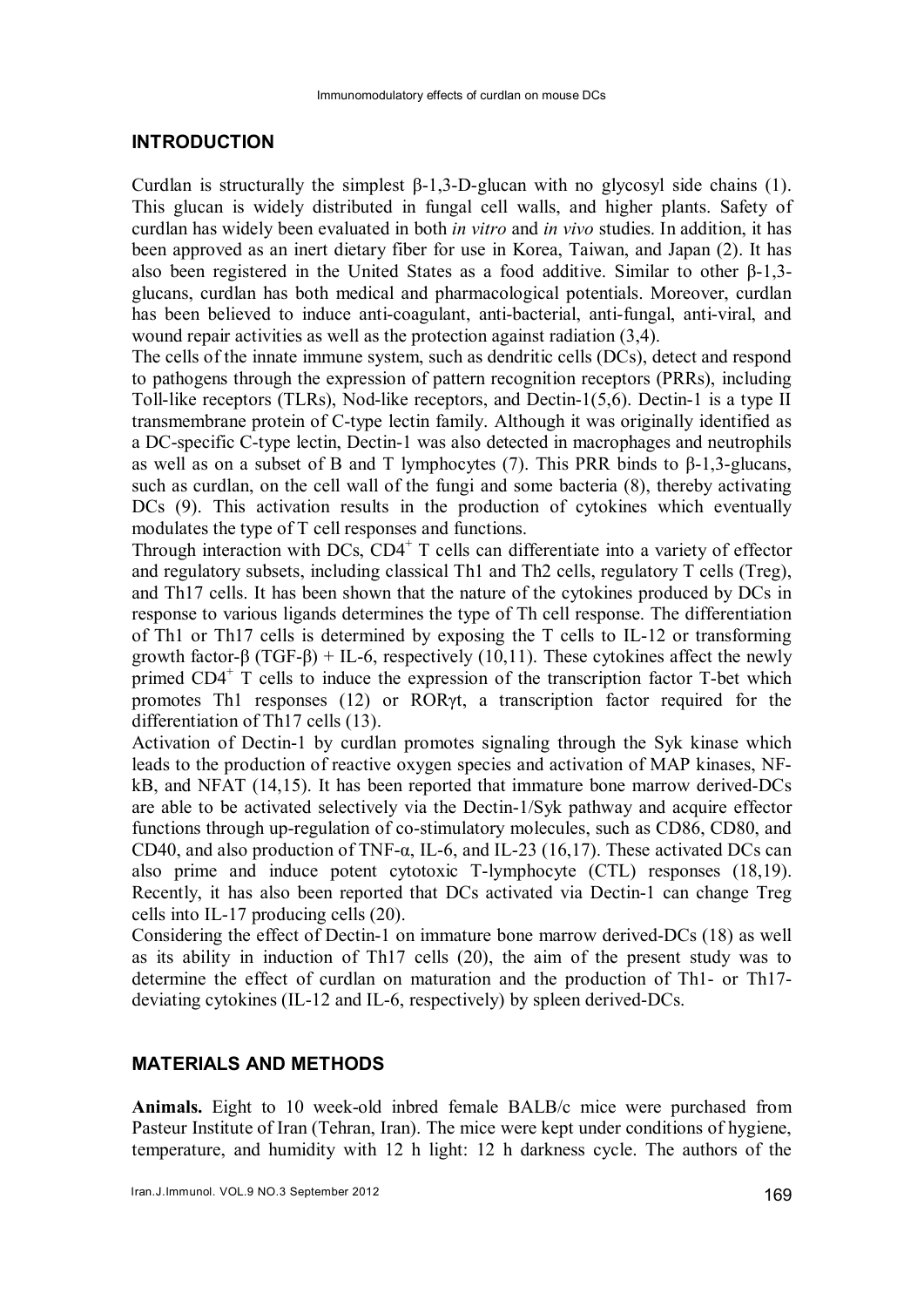present study followed the ethical guidelines set by the Institute for Animal experimentation all through the process of the research.

Enrichment of Spleen-Derived DCs. A DC-enriched population was prepared from the mice spleen by magnetic-activated cell separation (MACS) method, with minor modifications. Briefly, after cervical dislocation, the spleens were separated from BALB/c mice under aseptic conditions. Tissues were cut into small slices, suspended in 5–10 ml RPMI-1640 (Gibco, UK) containing collagenase D (1 mg/ml; Roche, Germany) and DNase (0.02 mg/ml; Roche, Germany), and then digested for 30 min at 37 C in a 5% CO2 incubator. To disrupt cell aggregations or DC–T cell complexes, EDTA (5 mM, pH 7.2) was added at the end of incubation period and the cell suspension was pipeted several times. Afterwards, the undigested stromal fragments were removed by passing the suspension through a stainless steel sieve. The cell suspension was washed twice with phosphate-buffered saline (PBS) containing 5 mM EDTA at  $4^{\circ}$ C, and centrifuged at 300g for 10 min. The pellet was immediately resuspended in 2–3 ml RPMI, added slowly on 2 ml Nycodenz 13% (w/v),  $d = 1.068$ (Axis-Shield, Norway), and centrifuged at  $600g$  for 15 min at  $4\textdegree$ C. Low-density cells were recovered from the interface, washed twice with RPMI, and then conventional  $(CD11<sup>+</sup>)$  and plasmacytoid (mPDCA-1<sup>+</sup>) DCs were positively selected by sorting with anti-CD11c and anti-mPDCA-1 antibodies conjugated magnetic beads (Miltenyi Biotec). Spleen DC purity was checked by flow cytometry, and was routinely found to be over 90%.

Treatment of DCs with Curdlan. To evaluate the effect of curdlan (Sigma-Aldrich) on the maturation and function of DCs, different concentrations of curdlan were added to the overnight culture of DCs obtained from BALB/c mice. For this purpose, cells were divided into three groups. During the overnight culture, the first group was pulsed with curdlan (10, 100, and 500  $\mu$ g/ml), while the second and the third groups were used as positive (cultured with 250 ng/ml LPS) and negative controls, respectively. DCs were cultured in RPMI 1640 containing 10% fetal calf serum, L-glutamine (2 mM), penicillin (100 U/ml), streptomycin (100 µg/ml), and GM-CSF (40 ng/ml). After incubation time of 14–16 h, the non-adherent cells were collected and analyzed using flow cytometry (BD, Partec BD FACS Calibour).

Flow Cytometric Analysis. In order to evaluate the purity of the isolated DCs and the effect of curdlan on the expression of DC surface markers, DCs were stained for their phenotypic markers using monoclonal antibodies. In brief, DCs were treated on ice with 5% normal mouse serum for 15 minutes and then with hamster anti-mouse CD11c antibody (Pharmingen, Australia) diluted to  $1 \mu g/10^6$  cells in PBS containing 2% FCS (PBS-FCS) for 30 min at 4 C. After washing twice, the cells were stained with FITCconjugated monoclonal antibodies against MHC-II, CD86, or CD40 (Pharmingen, Australia) for the next 30 min. Then, the cells were washed twice, resuspended in 0.5 ml cold PBS-FCS, and retained on ice until analyzed with a flowcytometer (BD FACS Calibour). Appropriate isotype controls were used for staining.

Cytokine Analysis. Cell-free supernatants collected from DC cultures were tested for IL-6 and IL-12 levels by ELISA assays. ELISA was conducted using paired Abs and standards (eBioscience Systems) according to the manufacturer's recommendations. The amount of a particular cytokine was determined using an appropriate cytokinespecific standard curve. The sensitivities of ELISA for IL-6 and IL-12 were 4 pg/ml and 6 pg/ml, respectively.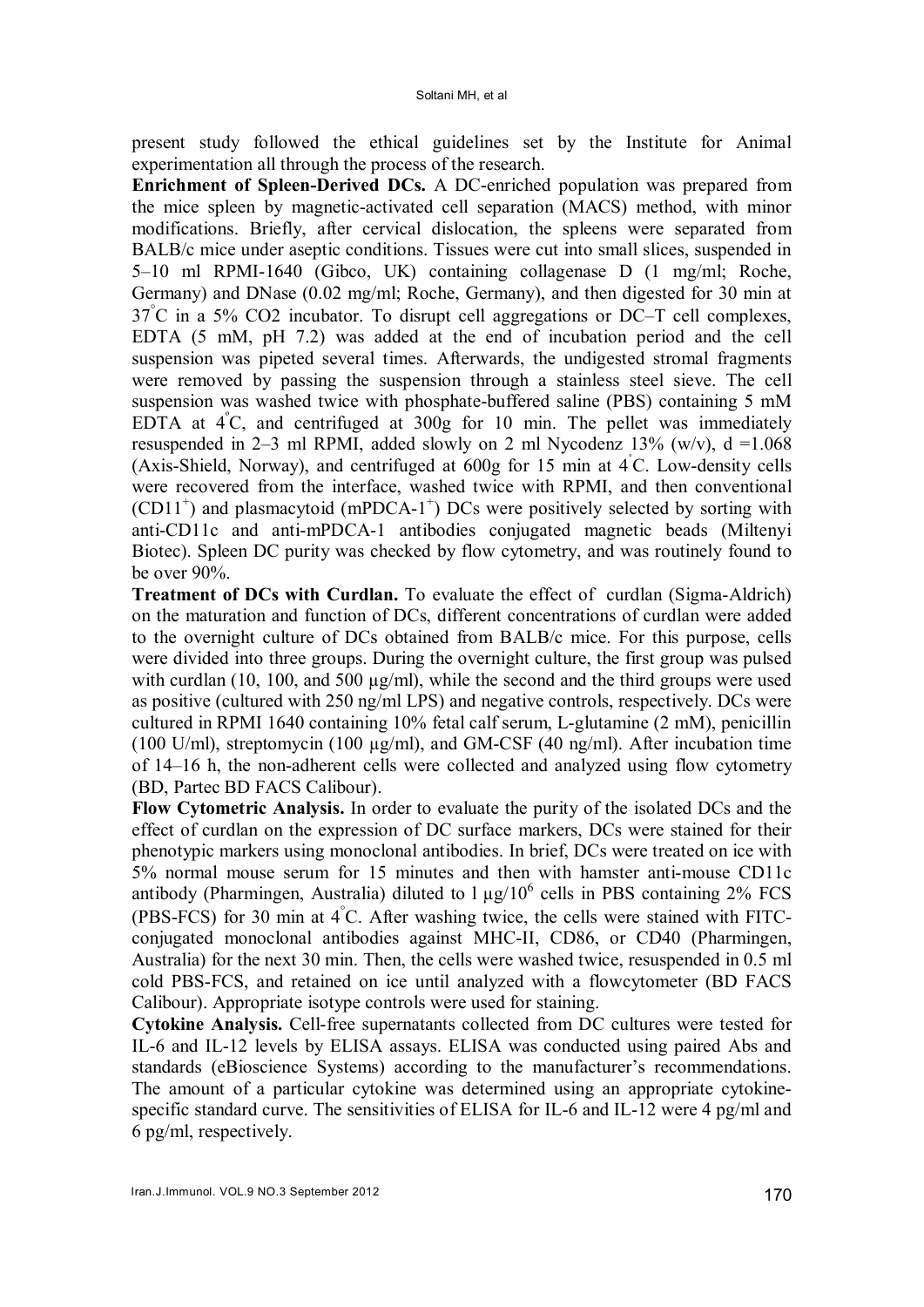Statistical Analysis. Statistical significance was determined by a two-tailed unpaired ttest with Graphpad Prism (GraphPad Software).

# RESULTS

Effects of Curdlan and LPS on Maturation of Spleen-Derived DCs. To evaluate the maturation of DCs, various concentrations of curdlan (10, 100, 500 µg/ml) and LPS (250 ng/ml) were added to  $1\times10^5$  DCs and cultured overnight. The results of flow cytometric analysis using double staining of CD11c and MHC-II, CD86 or CD40 on curdlan-treated DCs (Figures 1A and 2) showed no significant effect on splenic DCs in terms of the expression levels of CD86, CD40, and MHC-II (120/8  $\pm$  35.96, 20.45  $\pm$ 2.23 and  $44.58 \pm 16.8$ , respectively), compared to the negative controls (107.8  $\pm$  31.41,  $19.73 \pm 2.09$  and  $39.95 \pm .15$ , respectively). However, as shown in figures 1A and 2, LPS increased the intensity of CD40 on DCs compared to the negative controls (27.48  $\pm$ 2.20 and  $19.73 \pm 2.09$ , respectively; p=0.04).



Figure 1. DCs were activated with Curdlan and LPS for 18h and upregulation of surface markers and secretion of cytokines were determined. A. Bar graph depicts the mean fluorescence intensity [MFI] of CD40, CD86 and MHCII on DCs after activation. The figure shows mean  $\pm$  S.E. of 4 such experiments. **B**. Bar graphs depict the pg/ml level of IL-6 and IL-12p70 secreted by DCs in response to the stimuli. \*Significant (p<0.05).

Iran.J.Immunol. VOL.9 NO.3 September 2012 171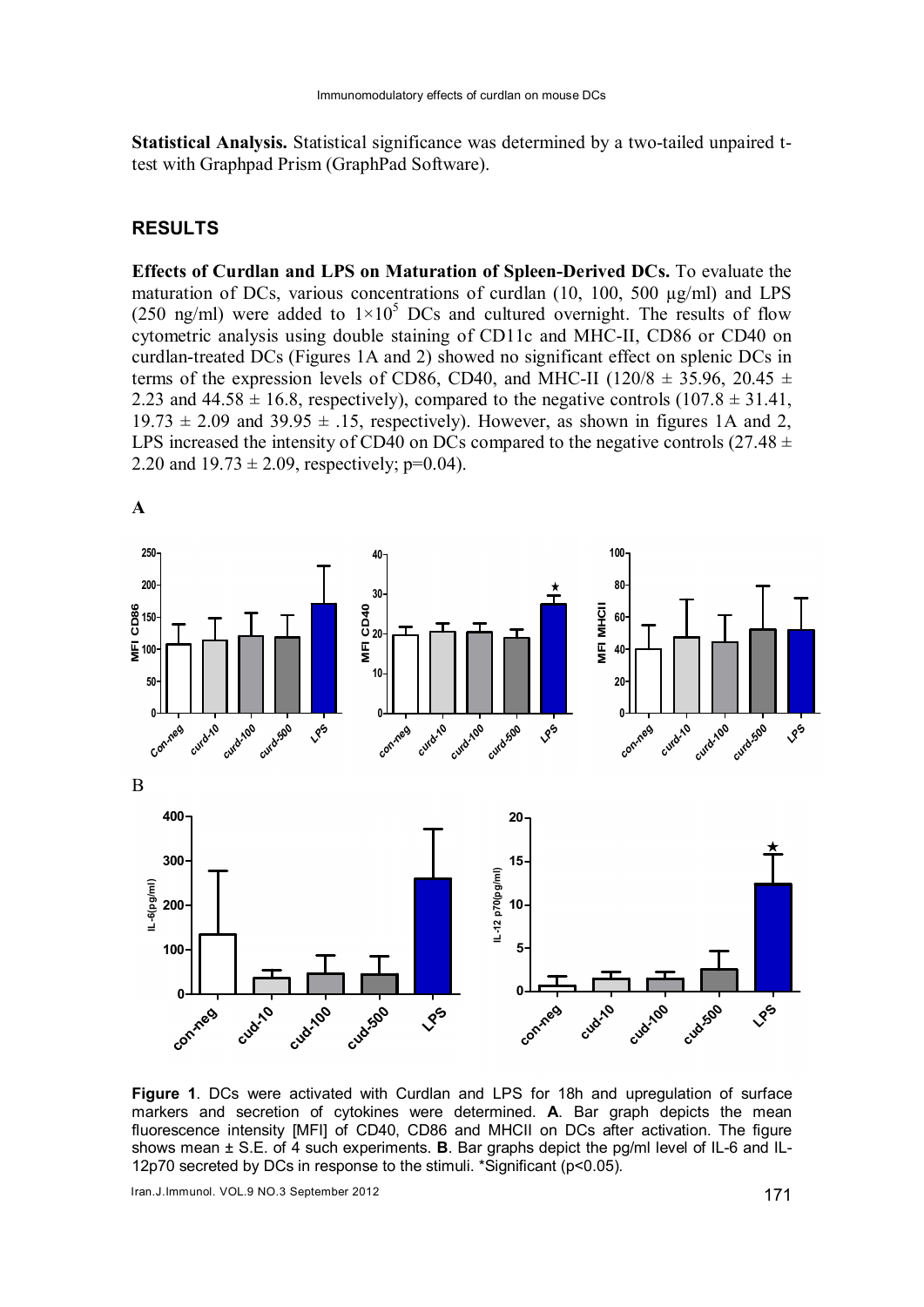Effects of Curdlan and LPS on Cytokine Production by Splenic DCs. As demonstrated in figure 1B, cytokine assays in the supernatant of cultured DCs showed that in comparison to untreated DCs, curdlan exposure has no effect on the production of IL-6 (134.8  $\pm$  70.98pg/ml and 47.25  $\pm$  19.98pg/ml, respectively; p=0.28) and IL-12  $(0.70 \pm 0.64$ pg/ml and  $1.50 \pm 0.43$ pg/ml, respectively; p=0.36). However, LPS treatment induced a significant increase in IL-12 production compared to the negative control (12.40  $\pm$  1.98pg/ml and 0.70  $\pm$  0.64 pg/ml, respectively; p=0.005).



Figure 2. Effects of Curdlan on surface phenotype of splenic DCs. DCs were purified from spleen of BALB/c mice and cultured overnight in the presence of 100 ug/ml Curdlan, 250 ng/ml of LPS or in their absence (using the medium alone). The surface phenotype of DCs was analyzed by two-color flow cytometry. The dot-plots show representative data out of four independent experiments. Data presented in the upper right show the mean fluorescence intensity [MFI] of double-positive cells ± SD.

#### **DISCUSSION**

Since DCs are major regulators of the immune response determining the choice between tolerance and immunity, and considering that there have been few studies conducted on the effect of curdlan on dendritic cell maturity and activity, the following research was an attempt to study if maturation of splenic-derived DCs can be affected by curdlan. In

Iran.J.Immunol. VOL.9 NO.3 September 2012 172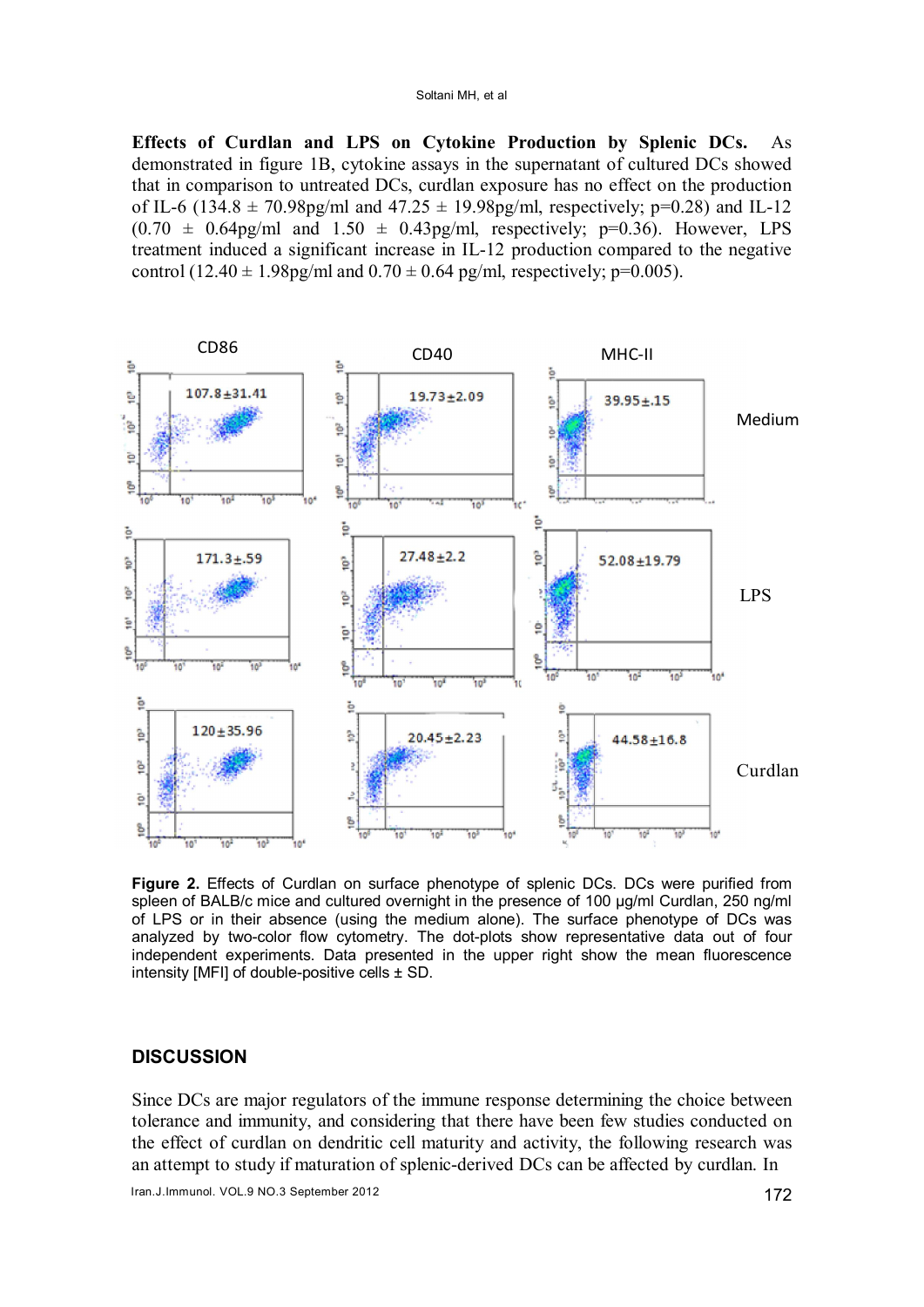order to achieve this goal, expressions of CD86, CD40 and MHCII molecules were evaluated through flow cytometry. Also, the ability of splenic-derived DCs in producing IL-6 and IL-12 were also investigated.

In previous studies, it was indicated that immature bone marrow derived-DCs that are activated selectively via Dectin-1/Syk pathway acquire effector functions through upregulation of co-stimulatory molecules such as CD86, CD80, and CD40 and also through production of TNF- $\alpha$ , IL-6, and IL-23 (16,17). These activated DCs can also prime and induce strong cytotoxic T-lymphocyte (CTL) responses (18). Recently, it has also been reported that DCs activated through Dectin-1 can change Treg cells into TH17 cells (20). Since the effect of curdlan on isolated DCs from various organs might be different, in the present study the effect of this beta glucan on the maturation of splenicderived DCs were studied. The results indicated that the exposure of splenic DCs to curdlan had no effect on the expression of CD40, CD80 and MHCII molecules, while treatment with LPS significantly increased the expression of CD40 molecule on DCs compared to the untreated DCs  $(27.48 \pm 2.20 \text{ vs. } 19.73 \pm 2.09 \text{ ; } p=0.04)$ . In this respect, Iezzi et al. also investigated the effect of curdlan and zymosan on the expression of CD40, CD86, and MHCII molecule on splenic DCs, and showed that these stimuli significantly increase the above mentioned molecules (21). In contrast to Iezzi et al. report and in agreement with our findings, a study conducted by Karumuthil-Melethil et al. revealed that zymosan has no effect on CD40, CD86, and MHCII expression by splenic DCs (22). At present the cause of these conflicting results are not known and due to limited studies on the effect of curdlan on the maturation of splenic-derived DCs and the lack of agreement in the results, further studies are needed.

 The results of the present study also revealed that stimulation of splenic-derived DCs by curdlan did not induce the production of significant amounts of IL-6 and IL-12. However, a significant increases in IL-12 production was induced by LPS compared to the untreated controls (12.40  $\pm$  1.98 pg/ml and 0.70  $\pm$  0.64 pg/ml, respectively; p=0.005). It has been reported that Th1 and Th17 are produced in the presence of an intense stimulation (21) and appropriate cytokine microenvironment. In fact, IL-12 is one of the important cytokines for the differentiation of Th1 cells (23) while TH17 cells are differentiated in the presence IL-6 and TGF-β (10). Since, LPS could drastically increase CD40 expression  $(p=0.04)$  and IL-12 production  $(p=0.005)$ , it can be concluded that LPS is able to provide necessary signal strength as well as required cytokines for Th1 deviation. However, due to the fact that curdlan neither increases CD40 expression nor induces IL-6 and IL-12 production by splenic-derived DCs, it seems that curdlan does not have a great role in the differentiation of Th1 or Th17 cells. However, the effect of cytokines such as IL-1β, IL-23 and TGF-β on deviation of Th0 cells towards the Th1 and Th17 is not indisputable and further studies on the effect of curdlan on these cytokines are suggested.

In summary, the results of the present study suggest that curdlan has no effect on maturation as well as the induction of IL-6 and IL-12 production by the spleen-derived DCs. Therefore, curdlan has no effect on Th1 or Th17 differentiation, while LPS may induce Th1 deviation by induction of CD40 expression and IL-12 production by the spleen-derived DCs.